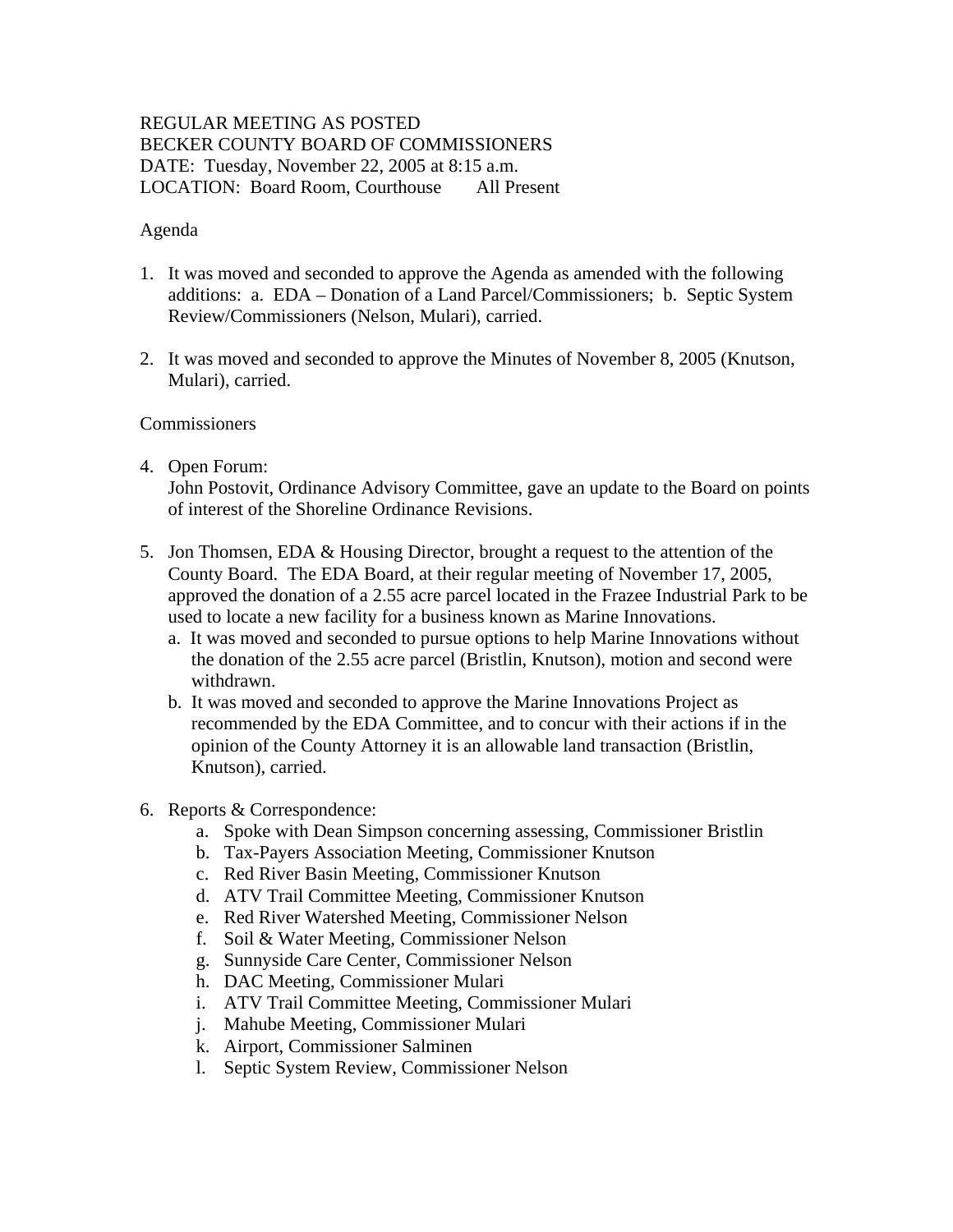- 7. Becker County Fleet Policy/Resolution No. 11-05-1A. It was moved and seconded to send this policy back to the Safety Committee for further review. It was suggested that each County Department Head review the policy for accuracy (Knutson, Mulari), carried.
- 8. Septic Systems around the lakes were discussed. A suggestion was made to bring this concern to the Ordinance Review Committee Meeting.
- 9. It was moved and seconded to approve the Civil Commitment Contract with Thorwaldsen, Malstrom, Sorum, Majors & Merkins, P.L.L.P. to provide legal services under MN Stat. ss. 253B beginning January 1, 2006 and concluding on December 31, 2006, for the sum of \$1,870. per month (Mulari, Knutson), carried. Roll call vote: Knutson – yea; Salminen – yea; Mulari – yea; Bristlin – yea; Nelson – abstaining.
- 10. It was moved and seconded to hold the annual Christmas Tea at the December 13, 2005 Board Meeting and authorize any Commissioner to attend (Bristlin, Mulari), carried.
- 11. It was moved and seconded to approve any Commissioner's attendance at the Truthin-Taxation Meeting on December 01, 2005 at 7:00 p.m. Upper Courtroom, Courthouse (Knutson, Bristlin), carried.
- 12. It was moved and seconded to approve any Commissioner's attendance at the Ag Issues Forum in Callaway on December 1, 2005 (Bristlin, Knutson), carried.

#### Auditor

- 1. It was moved and seconded to set the Public Hearing date on January 10, 2006 at 9:00 a.m. to establish the correct name and spelling of Bijou Lake (Mulari, Bristlin), carried.
- 2. It was moved and seconded to pass Resolution No. 11-05-2A, approving an application for Re-purchase of Forfeited Lands for Steven P. Rader, Parcel Number R19.0662.000 (Knutson, Nelson), carried.
- 3. It was moved and seconded to pass Resolution No. 11-05-2B, approving an application for Re-purchase of Forfeited Lands for James W. Kohler, Parcel Number R49.1941.000 (Knutson, Mulari), carried.
- 4. It was moved and seconded to pass Resolution No. 11-05-2E, approving an application for Re-purchase of Forfeited Lands for Blake Tangquist, Parcel Number R19.0517.001 (Knutson, Mulari), carried.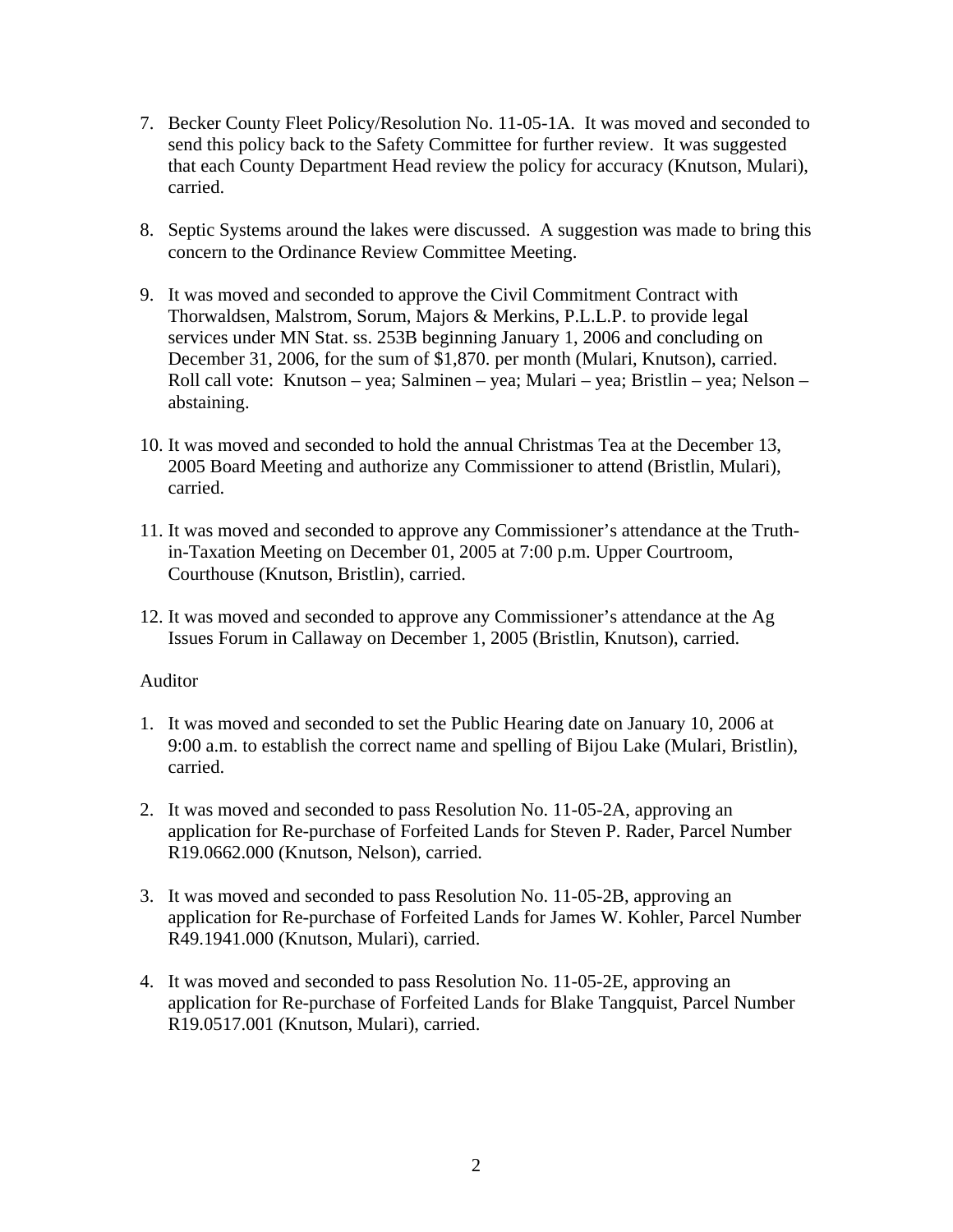### Finance

- 1. It was moved and seconded to approve the claims with qualifications (Mulari, Nelson), carried.
- 2. The Finance Committee recommended approving the Jail Nursing Contract.
- 3. The Finance Committee recommended approving the Highway Software Upgrade.
- 4. The Finance Committee recommended approving, with review by the County Attorney, the EDA request to transfer a lot at the Frazee Industrial Park at no cost.
- 5. The Cash Comparison and Investment Summary as of October 31, were provided.
- 6. 2006 Preliminary Budget. It was moved and seconded to approve that the Courthouse Expansion Project be increased from the original \$500,000 by \$2,000,000 for a total expenditure of \$2,500,000. The revenues will be increased by \$2,000,000 to show the amount is to come from unreserved/undesignated fund balance (Mulari, Nelson), carried.
- 7. Other Topics discussed: The process followed when crushing gravel for the Highway Department, Townships or Cities; the procedure for having road projects and change orders approved; and how leases should be approved and treated.

## **Sheriff**

1. It was moved and seconded to approve the contract between Sunnyside Care Center and Becker County Sheriff's Department. This is for 1-year from November 1, 2005 through October 31, 2006 for the contract price of \$34,200 (Bristlin, Mulari), carried.

## Human Services

- 1. It was moved and seconded to accept the Public Assistance Applications (Bristlin, Nelson), carried.
- 2. It was moved and seconded to approve the Human Services Claims (Bristlin, Mulari), carried.
- 3. It was moved and seconded to approve the grant application for Community Health Child Immunization Grant (Mulari, Knutson), carried.
- 4. It was moved and seconded to approve the Community Health Claims (Knutson, Mulari), carried.
- 5. It was moved and seconded to approve the Transit Claims (Mulari, Nelson), carried.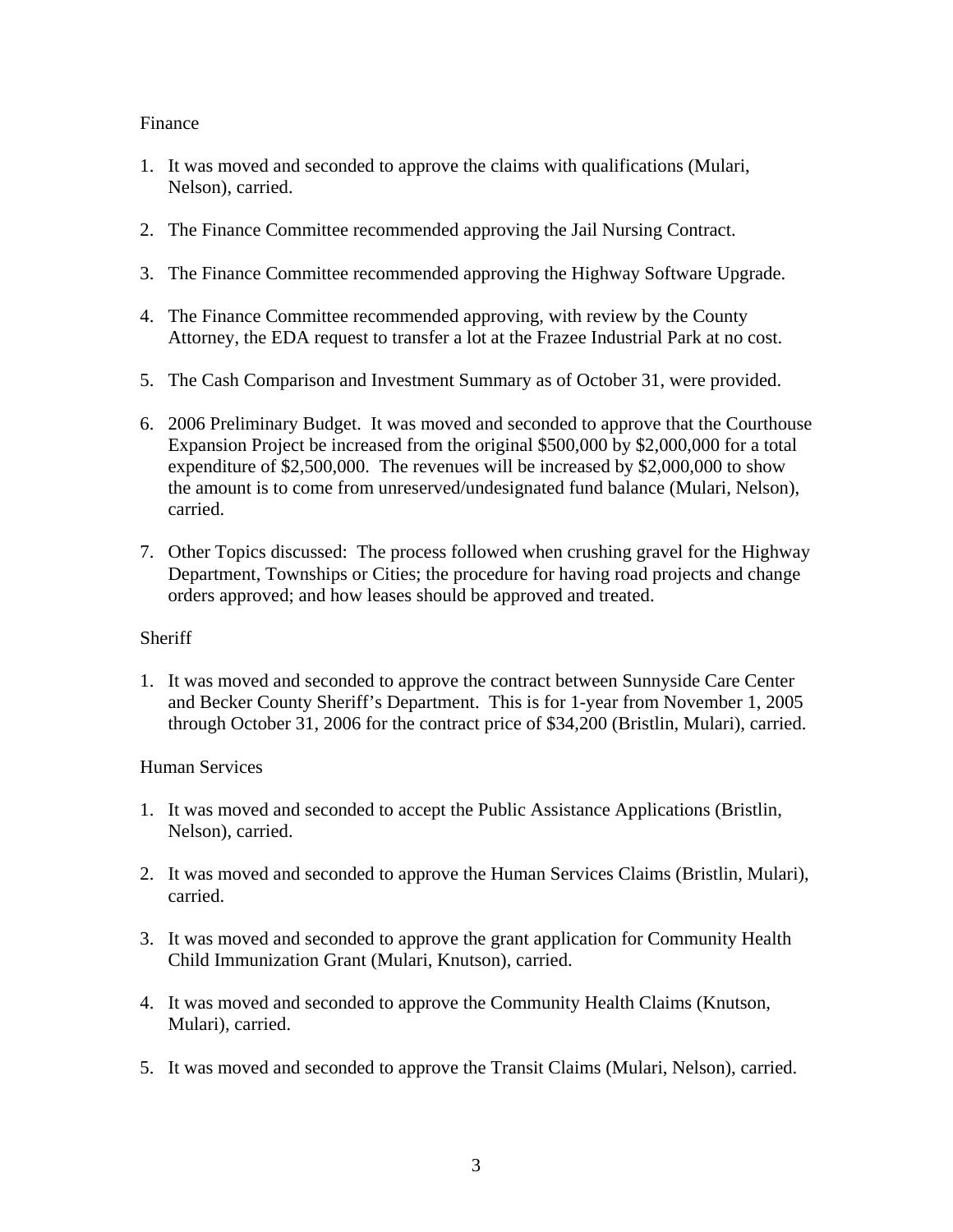## Highway

- 1. It was moved and seconded to approve the Agenda with an addition to include an equipment bid letting request (Knutson, Bristlin), carried.
- 2. It was moved and seconded to pass Resolution No. 11-05-2C, adopting the revised Snow & Ice Control Policy for the Becker County Department of Highway (Knutson, Bristlin), carried.
- 3. It was moved and seconded to pass Resolution No. 11-05-2D, authorizing the Capital Outlay Request to purchase an upgrade for Eagle Point Software in an amount not to exceed \$2,176.86 (Bristlin, Nelson), carried.
- 4. It was moved and seconded to pass Resolution No. 11-05-2F, authorizing and directing the County Engineer to develop specifications, advertise and let bids for a diesel tandem truck chassis to compare with State Bid prices and make a final recommendation to the County Board (Nelson, Knutson), carried.

## Planning & Zoning

- 1. It was moved and seconded to concur with the Planning Commission Recommendations to approve an amendment to an Ordinance for Nonconforming Shoreland Parcels, with Commissioner Nelson making an amendment to the motion to have shoreline buffer vegetation brought back to the board to be approved (Knutson, Mulari), carried.
- 2. Becker County Planning Commission (PC) Recommendations of November 16, 2003:
	- 1) OLD BUSINESS: Juergen Byers. It was moved and seconded to concur with the findings and recommendations of the PC to approve the change of zone from agricultural to residential and approve the certificate of survey for three lots based on the fact that the request does meet the criteria of the Zoning Ordinance and Subdivision Ordinance (Knutson, Mulari), carried.
	- 2) FIRST ORDER OF NEW BUSINESS: Jerome Muench. It was moved and seconded to concur with the findings and recommendations of the PC to approve the change of zone from agricultural to residential for one tract of land based on the fact that the change of zone is consistent with lakeshore development (Bristlin, Nelson), carried.
	- 3) SECOND ORDER OF NEW BUSINESS: Final Plat of Straight Pines Senior Living Community, Timothy & Michelle Yliniemi Developers. It was moved and seconded to concur with the findings and recommendations of the PC to approve the final plat of Straight Pines Senior Living Community based on the fact that it meets the criteria of the Zoning Ordinance (Mulari, Knutson), carried.
	- 4) THIRD ORDER OF NEW BUSINESS: Final Plat of Sweeney's Corner, Pat Sweeney Developer. Tabled.
	- 5) FOURTH ORDER OF NEW BUSINESS: The next informational meeting is scheduled for Thursday, December 15, 2005 at 8:30 a.m.